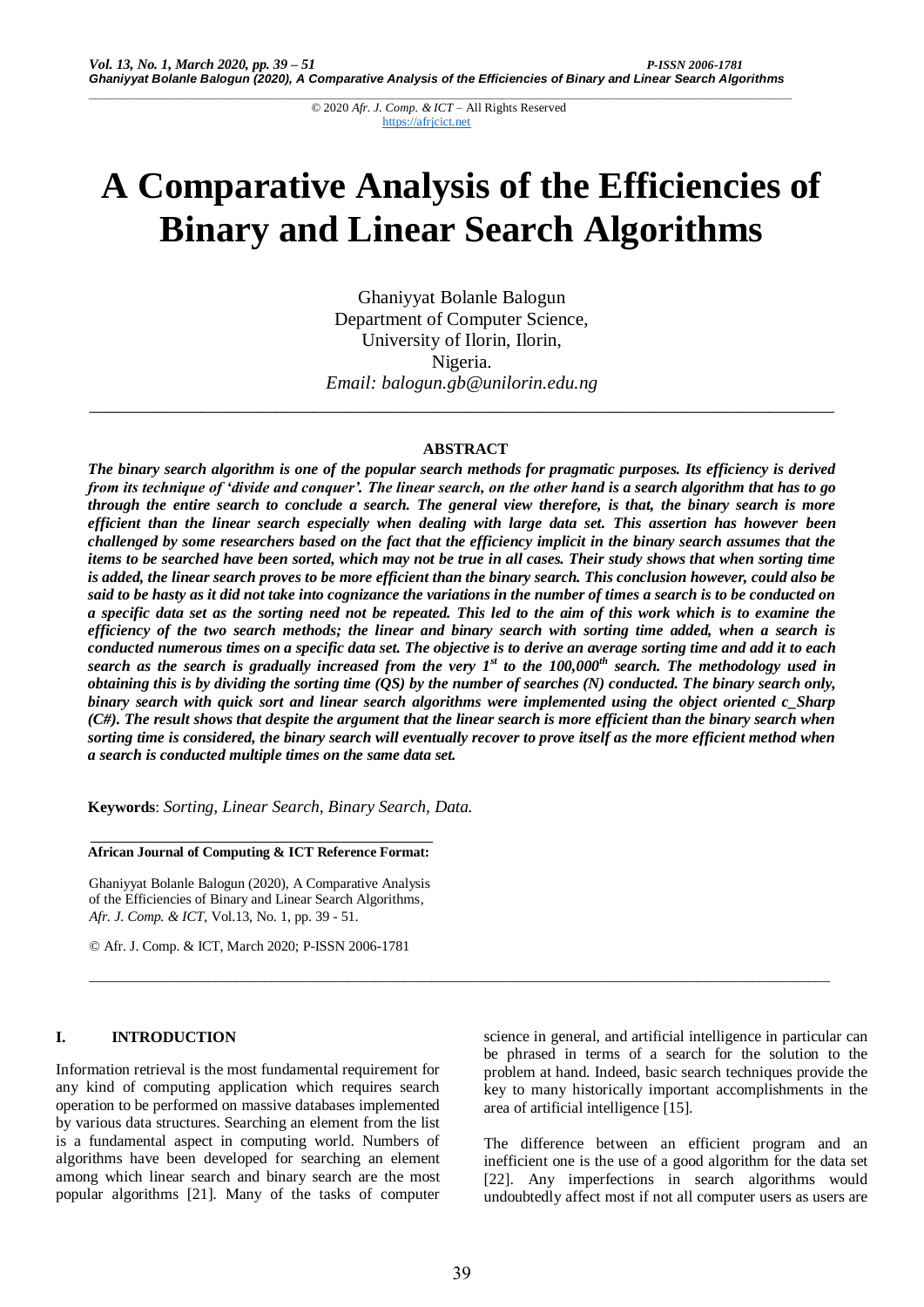likely to engage in search activities at one time or the other while using the system. There is therefore a need to know which search techniques should or should not be used in data processing to minimize the effects of their shortcomings on the output [6].

An important property of most of the significant search problems studied in artificial intelligence is that they suffer from combinatorial explosion. That is, the number of states which must be searched generally grows very rapidly with the size and complexity of the system studied. Various strategies for effective search have emerged; some of them are; binary search, breadth – first search, depth – first search, hill – climbing heuristic, best – first heuristic and linear search [15].

The choice of search method depends on the amount of data, data type and data structure used [23]. In this study the binary and linear search techniques are considered. These two techniques belong to the class of fundamental algorithms in data structures. But these search algorithms, as with most others, are not without their shortcomings; the binary search algorithm, which is believed to be a very efficient algorithm, requires that the array elements be sorted using any of the sorting algorithms. Writing code for binary search also requires care to ensure that all the special cases are accurately implemented. If there is an error in the code used for the implementation of binary search algorithm, then the search itself becomes ineffective [5].

The linear search on the other hand, neither requires a sorted data to operate nor any special care to write its codes as they are straight forward and relatively simple, but that is not to say it is without its own disadvantages; it is inefficient when the array being searched contains large number of elements. The algorithm will have to look through all the elements in order to find a value in the last element. The average probability of finding an item at the beginning of the array is almost the same as finding it at the end [6].

[3] conducted an experiment, whereby the time complexity of the bubble sort was added to that of the binary search. They made a comparison of the execution time of finding an integer in an array of integers using linear and binary search algorithms. They concluded in their report that if the sorting complexity is added to that of the binary search, then the binary search cannot be said to be more efficient in terms of time complexity. They judged that some existing research works came to a hasty conclusion by stating that the binary search is more efficient without considering the time complexity of the sorting method used in the execution of the search algorithm.

[5] took the research further by considering three sorting techniques; namely: bubble sort, insertion sort and quick sort in the implementation of binary search technique. The three sorting methods were applied one at a time on various sets of data before applying binary search technique. A C# code was developed. The code generates the required random numbers,

it also sorts them using bubble sort, insertion sort, and quick sort techniques before applying the binary search algorithm.

The system clock was set to know the duration of time taken by the following computations [5].

| <b>BinBS</b> | $=$ | Bubble sort based binary search    |
|--------------|-----|------------------------------------|
| <b>BinOS</b> | $=$ | Quick sort based binary search     |
| <b>BinIS</b> | $=$ | Insertion sort based binary search |
| <b>BS</b>    | $=$ | Binary search only                 |
| Lin          | $=$ | Linear search only                 |

The authors demonstrated that the subsisting assertion that quick sort is superior to both the bubble sort and insertion sort, stands. They also noted that the insertion sort is more efficient than bubble sort. However, irrespective of the efficiency of one sort method over the other, the authors concluded that linear search may be preferred if the data items to be searched have not been sorted. They believe that the efficiency implicit in the binary search assumes that the items to be searched have been sorted which may not be true in all cases. Finally, they recommended that if there is need to sort data before being searched, then both bubble sort and insertion sort methods should be used for small data sets while quick sort should be used otherwise. They concluded that when sorting time is added, the linear search is more time efficient than the binary search [5].

What these authors did not consider however, is that, when a particular data set is to be searched repeatedly, these assertions may be challenged as a specific data needs not be sorted more than once to carry out as many search incidents on it as possible. This study therefore investigates the average sorting time 'AQS' added to a search from the very first search to the 100,  $0.00$ <sup>th</sup> search to identify the impact of sorting time on their efficiency.

# **II. LITERATURE REVIEW**

Searching and sorting are two fundamental operations in computer science [14]. Sorting refers to arranging data in a particular format. That is, sorting algorithm specifies the way to arrange data in a particular order. Most common orders are in numerical or lexicographical order. The importance of sorting lies in the fact that data searching can be optimized to a very high level, if data is stored in a sorted manner. Sorting is also used to represent data in more readable formats [11].

# *Bubble Sort*

Bubble sort is a simple sorting algorithm. This sorting algorithm is comparison-based algorithm in which each pair of adjacent elements is compared and the elements are swapped if they are not in order. This algorithm is not suitable for large data sets as its average and worst case complexity are; O  $(n^*(n-1)) = O(n^2)$  (ignoring the constant), where n, is the number of items [10].

*\_\_\_\_\_\_\_\_\_\_\_\_\_\_\_\_\_\_\_\_\_\_\_\_\_\_\_\_\_\_\_\_\_\_\_\_\_\_\_\_\_\_\_\_\_\_\_\_\_\_\_\_\_\_\_\_\_\_\_\_\_\_\_\_\_\_\_\_\_\_\_\_\_\_\_\_\_\_\_\_\_\_\_\_\_\_\_\_\_\_\_\_\_\_\_\_\_\_\_\_\_\_* © 2020 *Afr. J. Comp. & ICT* – All Rights Reserved https://afrjcict.net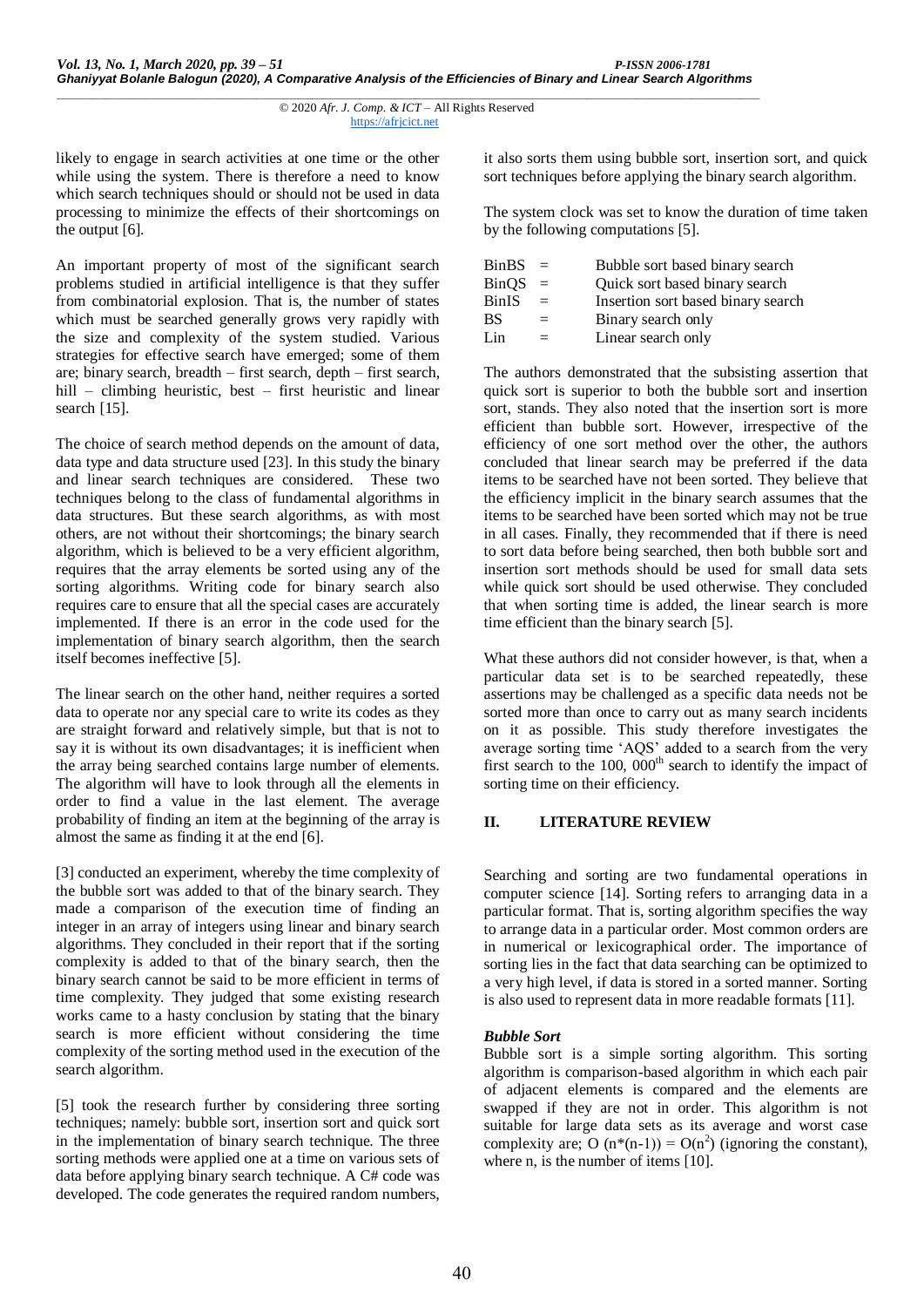```
______________________________________________________________________________________________________
                                    © 2020 Afr. J. Comp. & ICT – All Rights Reserved 
                                                https://afrjcict.net
```
If the given array has to be sorted in ascending order, then bubble sort will start by comparing the first element of the array with the second element, if the first element is greater than the second element, it will swap both the elements, and then move on to compare the second and the third element, and so on. If we have total n elements, then we need to repeat this process for n-1 times.

The sort algorithm is known as bubble sort, because with every complete iteration the largest element in the given array, bubbles up towards the last place or the highest index, just like a water bubble rises up to the water surface.

Sorting takes place by stepping through all the elements oneby-one and comparing it with the adjacent element and swapping them if required [8].

Sample Algorithm for the Bubble sort on an array [n] [8]. begin BubbleSort(list)

```
 for all elements of list
  if list[i] > list[i+1] swap(list[i], list[i+1])
```
 end if end for

return list

end BubbleSort

# *Insertion Sort*

This is an in-place comparison-based sorting algorithm. Here, a sub-list is maintained which is always sorted. For example, the lower part of an array is maintained to be sorted. An element which is to be inserted in this sorted sub-list, has to find its appropriate place and then it has to be inserted there. Hence the name, insertion sort.

The array is searched sequentially and unsorted items are moved and inserted into the sorted sub-list (in the same array). This algorithm is also not suitable for large data sets as its average and worst case complexity are  $O(n(n-1)/2)$  =  $O(n^2)$  (ignoring the constant), where n, is the number of items [13].

Sample Algorithm for the Insertion sort on an array [n] [13].

Step  $1 - If$  it is the first element, it is already sorted. return 1;

Step 2 − Pick next element

Step 3 − Compare with all elements in the sorted sub-list

Step 4 − Shift all the elements in the sorted sub-list that is greater than the

value to be sorted

Step 5 − Insert the value

Step 6 − Repeat until list is sorted

# *Quick Sort*

Quick sort is a highly efficient sorting algorithm and is based on partitioning of array of data into smaller arrays. A large array is partitioned into two arrays one of which holds values

smaller than the specified value, say pivot, based on which the partition is made and another array holds values greater than the pivot value.

Quick sort partitions an array and then calls itself recursively twice to sort the two resulting sub arrays. This algorithm is quite efficient for large-sized data sets as its average and worst case complexity are of  $O(n^2)$ , where n is the number of items [12].

Sample Algorithm for the Quick sort on an array [n] [12]

Step  $1 -$ Choose the highest index value as pivot Step 2 − Take two variables to point left and right of the list excluding pivot

Step  $3$  – left points to the low index

Step  $4$  – right points to the high

Step  $5$  – while value at left is less than pivot move right

Step 6 − while value at right is greater than pivot move left

Step 7 − if both step 5 and step 6 are not matched swap left and right

Step 8 – if left  $\geq$  right, the point where they met is new pivot

Given the vast amount of data available, search algorithms are an inevitable part of programming. Searching broadly refers to the process of finding an item with specific properties in the given data set [2]. Searching is a process whereby data kept on the computer system are retrieved according to some search criterion. Thus, the proper storage of data to enable fast searching is an essential issue in data processing. A search typically answers either true or false as to whether the item is present. On occasion it may be modified to return where the item is found [17].

The two most used algorithms for searching are linear and binary search [16]. The linear search is an algorithm that neither requires a sorted data to operate nor any special care to write its codes. This is because they are straight forward and relatively simple. But that is not to say it is without its own disadvantages; it is inefficient when the array being searched contains large number of elements. The algorithm will have to look through all the elements in order to find a value in the last element. The average probability of finding an item at the beginning of the array is almost the same as finding it at the end, its O notation is of order n; O(n) [6].

Sample Algorithm for the Linear Search on an array [A] [30].

Step 1: Set i=1 Step 2: if  $i > n$  then goto step 7 Step 3: if  $A[i] = x$  then goto step 6 Step 4: Set i to i+1 Step 5: Goto Step 2 Step 6: Print x found at index i and goto step 8 Step 7: Print element not found Step 8: Exit

Binary search on the other hand has been found to be very efficient searching technique for sorted data. The efficiency,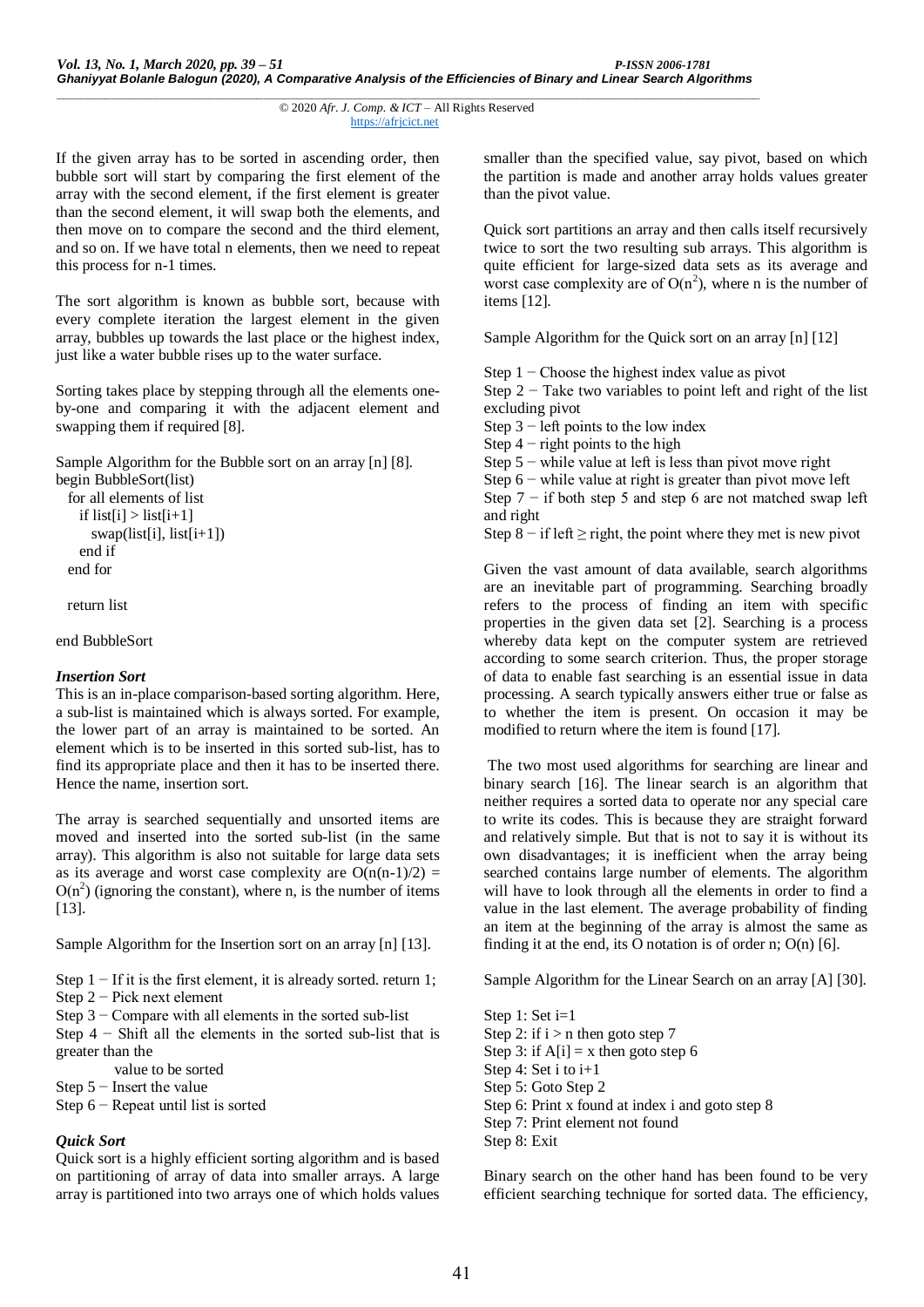```
______________________________________________________________________________________________________
                                    © 2020 Afr. J. Comp. & ICT – All Rights Reserved 
                                                https://afrjcict.net
```
given that the data items have been sorted is O(logn). In this method, the array is divided into two parts and in this way number of comparisons is very less as compared to linear search. The time is also less in binary search as compared to linear search [6]. Binary search works in a way that middle element of the array is found and then the middle element is compared with one part of array. There can be three possibilities to find the required item; middle number can be the number that needs to be found or the number that is less than the middle number or the number that is greater than the middle number. The number of comparisons is at most  $log(N+1)$ . Binary search is an efficient algorithm when compared to linear search, but the array has to be sorted before carrying out the search [16]. If an ineffective sort algorithm is used for its implementation then the binary search algorithm may also become inefficient. Writing code for the binary search also requires care to ensure that all the special cases are accurately implemented. If there is an error in the code used for the implementation of binary search algorithm, then the search itself becomes ineffective [5].

Sample Algorithm for the Binary Search on an array [A] [5]

# Procedure BINSRCH (A, n, x, j)

// given an array  $A(1:n)$  of elements in nondecreasing order,//  $/$  n  $\ge$  =0, determine if x is present, and if so, set j such that x  $=A(i)/\ell$ // else  $i = o$ .// Integer low, high, mid, j, n;  $\text{low} \leftarrow \text{1}; \quad \text{high} \leftarrow \text{m}$ while low  $\leq$  high do  $mid <$ [ $\frac{1}{\text{down}} + \text{high}$ ]

# Case

endBINSRCH

```
: x < A (mid): high< \frac{-mid - 1}{A}: x < A (mid): low \lt \text{--mid} + 1: else: i \leftarrow \text{mid}; return
endcase
repeat
j \leftarrow 0
```
Binary search is an extremely efficient algorithm when compared to linear search. This technique searches data in minimum possible comparisons [18]. However, the necessary and sufficient condition for this searching technique is that the working array must be sorted [26]. That is, the array should be arranged in ascending or descending order [1]. Which means the data must be presorted using some means. Some factors such as the data size can determine the choice of the search technique used [9].

[7] noted that the binary and linear search algorithms as with others are not without their shortcomings. The binary search algorithm which is believed to be a very efficient algorithm requires that the array elements be sorted using any of the sorting algorithms [25]. Its efficiency therefore depends on the sorting algorithm used. This is not the case with the linear search, but as mentioned earlier it also has its own shortcomings. The algorithm will have to look through all the elements in order to find a value in the last element. The average probability of finding an item at the beginning of the array is almost the same as finding it at the end [29].

[28] conducted a research to figure out the advantages and disadvantages of some sorting and searching algorithms based on time and space complexity. Their result corroborates existing assertions that quick sort is productive for large data items and insertion sort is efficient for small list. It also shows that binary search is suitable for mid-sized data items while the hash search is best for large data items. These authors however did not consider the dependency of the binary search algorithm on the efficiency of the sorting algorithm used for its implementation.

[21] also made their contributions on the comparison of linear and binary search algorithm. These researchers made efforts to compare both algorithms to implement on various data structures and to find out a solution to implementing binary search on linked list. They also analyzed the two algorithms to some extent for applicability and execution efficiency. They concluded that the binary search is more efficient than the linear search but insertion of an element is not efficient in binary search as it requires arranged elements in specific order. That is, sorting is still required for the implementation of the binary search which is a major shortcoming of the search algorithm as any inefficiency in the sorting algorithm used for its implementation would be reflected on the performance of the search.

[4] made a comparative analysis of three sorting algorithms namely; quick, merge and insertion sort implemented in three programming languages (C, Java and Python) using execution time. The comparison of the execution time of these three sorting algorithms was based on programming language, data size and algorithm implementation style (Iterative and Recursive). Their result shows The data size, programming language, the implementation algorithm style are factors that affect execution time of any software and the way software is written and the programming language used are both very important determinants of the execution time of software. This is a very important observation but it does not address the efficiency of the linear search algorithm in comparison to that of the binary search algorithm.

Some authors have tried to improve on the performance of the linear search by stopping a search when an element larger than the target element is encountered, but this is based on the condition that the elements in the array be sorted in ascending order [20]. The disadvantage of this method is that, it is also dependent on sorting just like in the binary search. Its efficiency would be dependent on the sorting algorithm used for its implementation.

Some other comparisons between these two algorithms include the fact that **t**he time complexity of binary search has O(log2N) while the time complexity of linear search happens to be O(N). The best case scenario for time in linear search c program is for the 1st element, which is **O(1).** In comparison,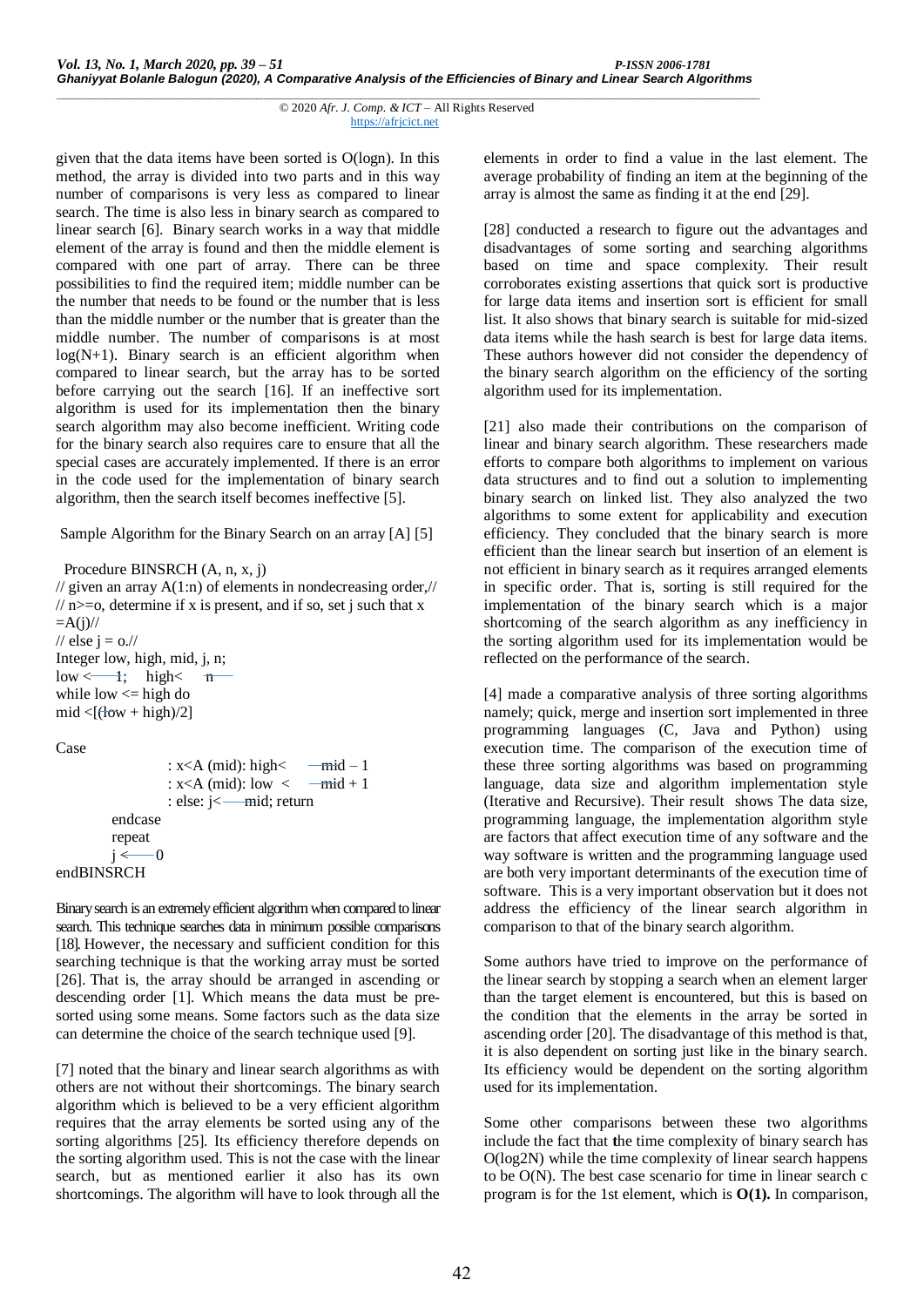in case of binary search, the search is for the middle element, which is  $O(1)$ . Linear searches may be implemented in array and in linked lists. On the other hand, binary searches are not capable of being implemented on linked lists directly [27].

[24] highlighted the advantages and disadvantages of some sorting algorithms, such as; the quick, selection and bubble sort. They tried to deduce which sorting techniques take less time and space for the given inputs. The binary and linear search algorithms are also explained and compared.

[19] studied the linear search and binary search algorithm and made a comparison on the basis of their time complexity. They concluded that the linear search is simpler than the binary search but the binary search is more efficient than the linear search because it takes fewer amounts of comparisons to find target element as compared to linear search. This assertion has however been challenged by some researchers who believe that when sorting time is added to binary search, the linear search will prove to be more time efficient than the binary search.

This research therefore, investigates the time efficiency of the linear and binary search when data needs to be sorted only once and multiple searches carried out on it.

# **III. METHODOLOGY**

Figure 1 is a flowchart indicating how sorting time is gradually added to binary search to find its time efficiency when compared to linear search.

The flowchart in Figure 1 shows the steps taken to add the average sorting time to binary search before making a comparison with the linear search.

This research investigates whether the efficiency implicit in the linear search as stated by some researchers is maintained when a search is conducted multiple times on a data. The methodology used in achieving this, is to select a specific data set, search it with the linear search and record the execution time 'LIN'. The same data set is then sorted using a sorting algorithm and the execution time used for the sorting 'QS' noted. The sorted data is then subjected to the binary search and the execution time for the search 'BIN' also noted. The total execution time for binary search 'BIN' in this research includes the sorting time 'QS' making it 'BINQS'. However, with all other factors remaining constants, the number of times a search is repeated 'N' is gradually increased. The total sorting time is divided among this number of times the binary search is repeated on the data set. That is; rather than have  $BIN + QS = BINQS$ , it would be;  $BIN + AQS$ . Where  $AQS = QS/N$ . When the search is conducted once;  $AQS = QS/1 = QS$ , twice;  $AQS = QS/2$ , thrice;  $AQS = QS/3$  and so on.

Take the example of Tables 1.0 and 2.0.

Tables 1.0 and 2.0 [5] shows that the time efficiency of the linear search outperforms that of the binary based quick sort method (BinQS) which was assumed to be the better of the three binary based sorting methods.

Consider Table 2.0, the time in millisecond used to execute the linear search, binary search and binary search with sorting time added for the 100,000 data set is analysed from the very first search to the 100,000<sup>th</sup> search. The data used for analysis is derived from the table. The sorting time added to each level of the binary searches is derived from the execution time 'QS' divided by the number of searches 'N' carried out. That is, Execution time for Quick sort divided by the number of searches 'N' at each level.

 $\text{BinOS} = \text{Execution time}$  for  $\text{Binary (Bin)} + \text{Quick sort (OS)}$ BS = Execution time for Binary search only  $QS = BinQS - BS = Execution$  time for the Quick sort AQS = QS/N. Average Execution time for Quick sort  $Bin AQS = Execution time for Binary (Bin) + Average Quick$ sort (AQS) Lin = Execution time for Linear search only

Computations from three points of the search; the  $1<sup>st</sup>$ , 1000<sup>th</sup> and 100,000<sup>th</sup> search are considered below.

- **1 st Search**  $OS = 819.4650$  $AOS = 819.4650$  $BS = 0.0032$ BinAQS = 819.4682  $Lin = 1.67$ 

**- 1000th Search**  $OS = 819.4650$  $AQS = 0.8194650$  $BS = 0.0032$  $BinAOS = 0.8227$  $Lin = 1.67$ 

**- 100,000th Search**  $QS = 819.4650$  $AQS = 0.008194650$  $BS = 0.0032$  $BinAOS = 0.0114$  $Lin = 1.67$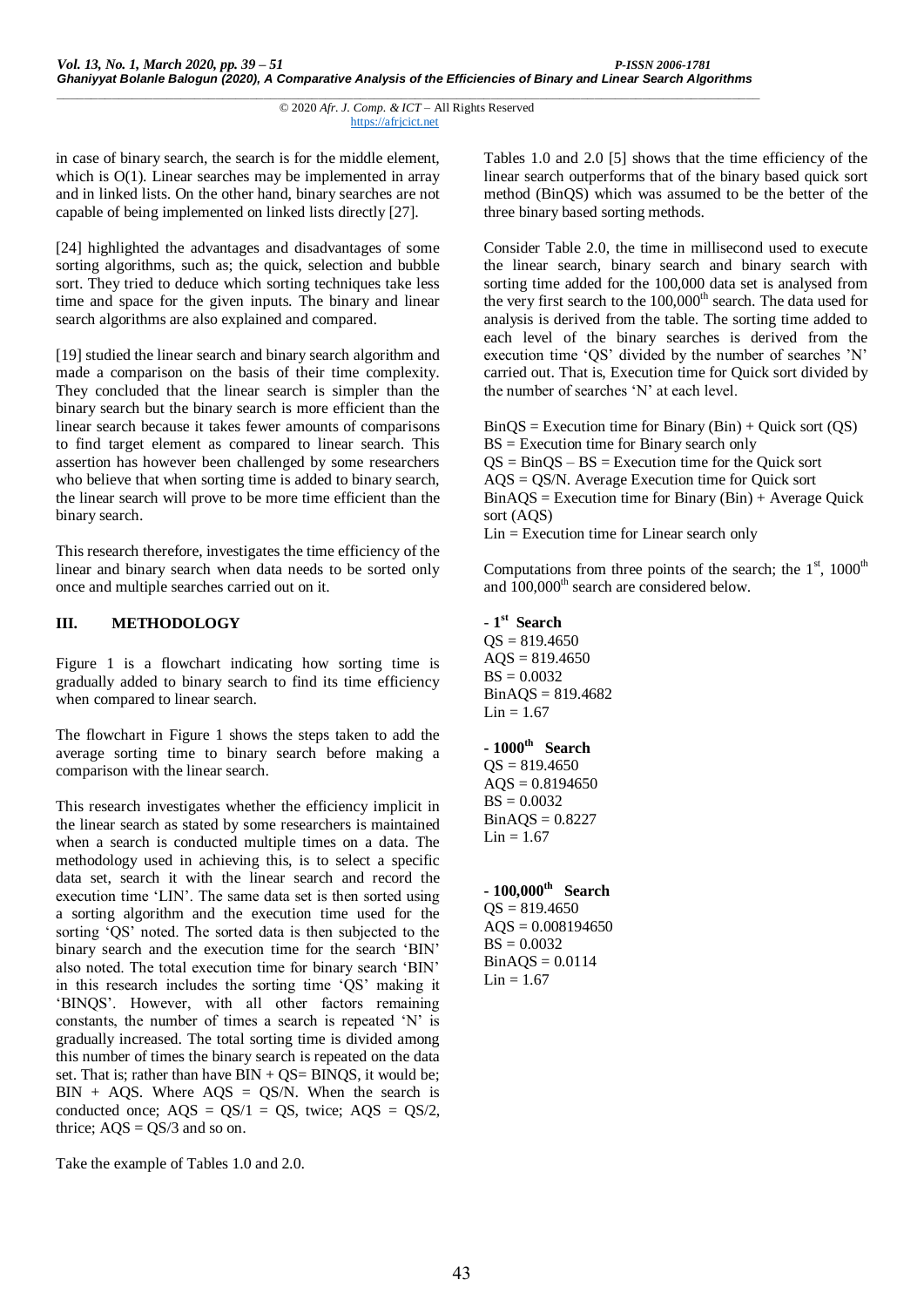# **IV. RESULT**

The results of this paper are presented in Table 3.0, Table 4.0, Table 5.0 and Table 6.0, as well as in Figure 2 and Figure 3. The results relate to average time used for sorting and time efficiency of search algorithms.

#### 4.1 Analysis of Results

From the results obtained in Table 3.0 and Figures 2 to 4, it is observed that, as the number of repeated binary searches conducted on a specific data increases from the very first search to the  $10^{th}$  search, and then to the  $1000^{th}$  search and finally to the  $100,000<sup>th</sup>$ , so does the impact of the sorting time on the total time efficiency of the binary search decrease from very strong to very weak so much so that it approaches zero. It can be concluded that, as the number 'N' for searches tends to infinity,  $N \rightarrow \infty$ , so does the average time complexity AQS of the quick sort (or any other sort method) tend to zero AQS  $\rightarrow$  0. In fact, by the 1000<sup>th</sup> search upwards to the  $100,000<sup>th</sup>$  search in Table 2.0, the value of AOS drops dramatically, thereby making the binary search overthrow the linear search as the more efficient search algorithm. Based on this, it can be deduced that, the smaller the data set D, the larger the number of times the search N has to be repeated to make the binary search more efficient than the linear search and vice versa. That is,  $D \alpha$  1/N. Conclusively, the type of search method that should be used is not only dependent on the size of data set D but also on the number of times the data D is to be searched; N.

# **V. CONCLUSION**

There are many factors affecting the choice of search methods used in computer science. This choice is usually made based on the performance, efficiency or shortcomings of a search algorithm. Another major factor given consideration is the data size. However, this work has shown that not only is the efficiency of a search method important and not only is the size of data to be used important but the number of times a specific data set would be subjected to a particular search method while other factors remain constant is crucial in making a decision as to the type of search method to be adopted in a particular situation. The linear search may prove to be more efficient than the binary search when sorting time is added to the binary search, but the binary search would eventually recover to prove to be more efficient when the search is conducted multiple times on a specific data set.

# **REFERENCES**

- [1] O. Ancy and P. Chanchal. Binary Search Algorithm. *International Journal of Innovative Research In Technology*. Vol. 1, No.5, pp 800-803, 2014.
- [2] R. C. Ankit, M. Rishikesh and M. Tanaya. Modified Binary Search Algorithm. *International Journal of Applied Information Systems* (IJAIS). Vol. 7, No. 2, pp. 37- 40, 2014.
- [3] P. O. Asagba, E. O. Osaghae and E. E. Ogheneovo. 'Is binary search technique faster than linear search technique?' *Scientia Africana*, Vol. 9 (2) pp 83-92, 2010.
- [4] O. S. Ayodele and B. Oluwade, 'A Comparative Analysis of Quick, Merge and Insertion Sort Algorithms using Three Programming Languages I: Execution Time Analysis', *African Journal of Management Information System*, Vol. 1, Issue 1, pp. 1-18, 2019.
- [5] B. G. Balogun and J. S. Sadiku. 'Simulating Binary Search Technique Using Different Sorting Algorithms'. *International Journal of Applied Science and Technology*. Volume 3, No 6, pp. 67- 75, 2013.
- [6] G. B. Balogun. A Modified Linear Search Algorithm, *African Journal of Computing & ICT*, Vol.12, No.2, pp. 43 – 54, 2019.
- [7] M. Brad and R. David. Problem Solving with Algorithms and Data Structures, 2017. https://www.cs.auckland.ac.nz/compsci105s1c/resou rces/ProblemSolvingwithAlgorithmsandDataStructu res *(accessed 2017).*
- [8] Bubble Sort Algorithm.https://www.studytonight.com/datastructures/bubble-sort (accessed 2019).
- [9] A. C. Dalal. Searching and Sorting Algorithms. Supplementary Lecture Notes, 2004. http://www.cs.carleton.edu/faculty/adalal/teaching/f 04/117/notes/searchSort.pdf (accessed 2016).
- [10] Data Structure Bubble Sort Algorithm. [https://www.tutorialspoint.com/data\\_structures\\_algo](https://www.tutorialspoint.com/data_structures_algo) rithms/bubble\_sort\_algorithm.htm (accessed 2019).

*\_\_\_\_\_\_\_\_\_\_\_\_\_\_\_\_\_\_\_\_\_\_\_\_\_\_\_\_\_\_\_\_\_\_\_\_\_\_\_\_\_\_\_\_\_\_\_\_\_\_\_\_\_\_\_\_\_\_\_\_\_\_\_\_\_\_\_\_\_\_\_\_\_\_\_\_\_\_\_\_\_\_\_\_\_\_\_\_\_\_\_\_\_\_\_\_\_\_\_\_\_\_* © 2020 *Afr. J. Comp. & ICT* – All Rights Reserved https://afrjcict.net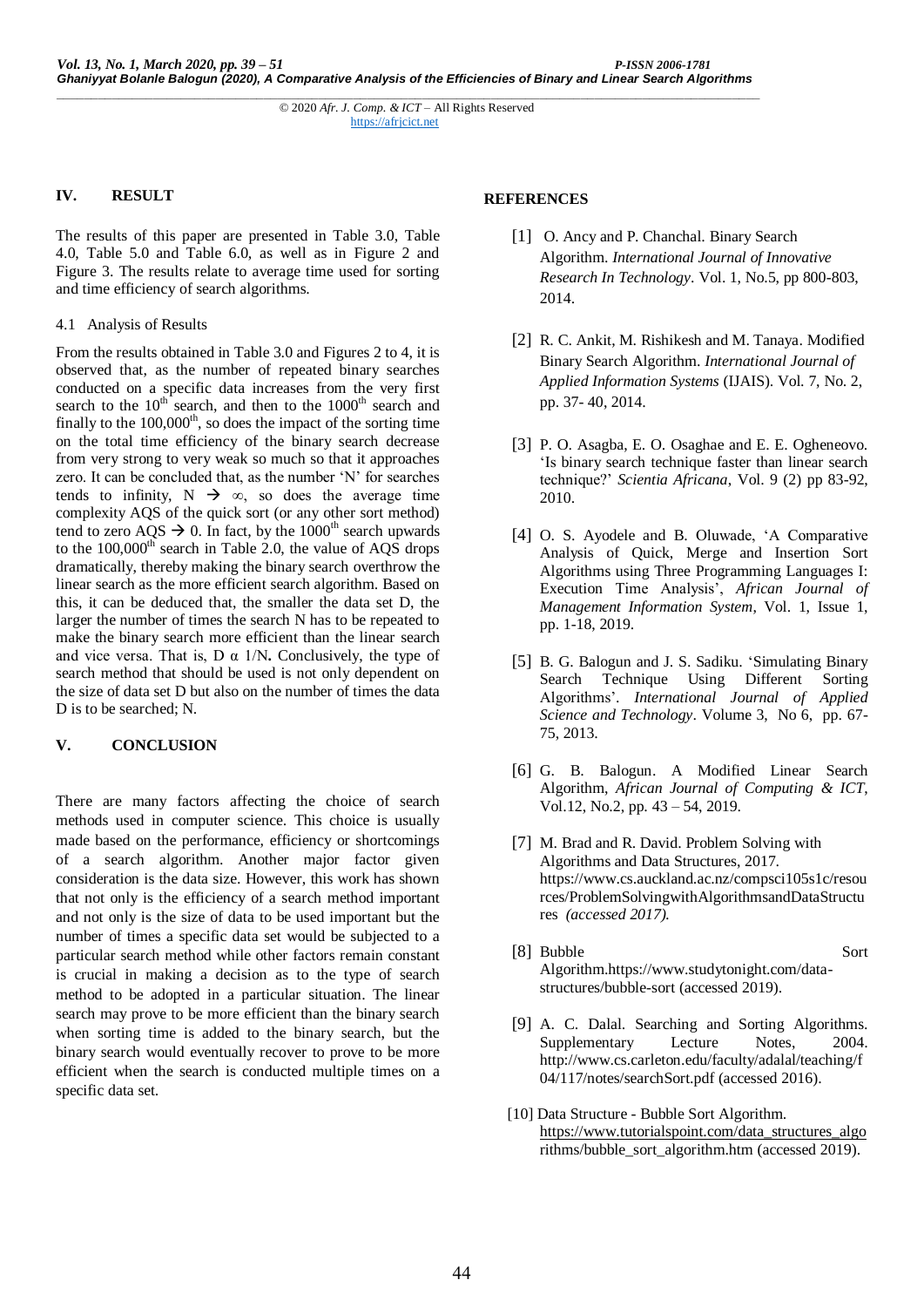- [11] Data Structure Sorting Techniques. https://www.tutorialspoint.com/data\_structures\_algo rithms/sorting\_algorithms.htm (accessed 2019).
- [12] Data Structure and Algorithms Quick Sort. [https://www.tutorialspoint.com/data\\_structures\\_algor](https://www.tutorialspoint.com/data_structures_algorithms/quick_sort_algorithm.htm%20(accessed%202019).) ithms/quick\_sort\_algorithm.htm (accessed 2019).
- [13] Data Structure and Algorithms Insertion Sort. [https://www.tutorialspoint.com/data\\_structures\\_algor](https://www.tutorialspoint.com/data_structures_algorithms/insertion_sort_algorithm.htm%20(accessed%202019) [ithms/insertion\\_sort\\_algorithm.htm \(accessed 2019\)](https://www.tutorialspoint.com/data_structures_algorithms/insertion_sort_algorithm.htm%20(accessed%202019).
- [14] Difference Between Linear Search and Binary Search. [https://www.stechies.com/differencebetween](https://www.stechies.com/differencebetween-%09linear-%09search-binary-search/)linear- [search-binary-search/](https://www.stechies.com/differencebetween-%09linear-%09search-binary-search/) (accessed 2019).
- [15] M. W. Firebaugh. *Artificial Intelligence; A knowledge–Based Approach*. World Scientific Publishing Co. Ltd, 1992.
- [16] G. Harold, Linear Search Vs. Binary Search. [https://diffzi.com/linear-search-vs-](https://diffzi.com/linear-search-vs-%20binarysearch/) binarysearch/. (accessed 2019).
- [17] K. P. Komlesh and P. Narendra. 'A Comparison and Selection on Basic Type of Searching Algorithm in Data Structure'. *International Journal of Computer Science and Mobile Computing*. IJCSMC. Volume 3, issue 7, pp 751-758, 2014.
- [18] A. Mehta, A. Saxena and A. Thana. Review of Comparison of Binary Search and Linear Search. *International Journal of Engineering Sciences & Management Research*, (IJESMR) Vol.2, No.10 pp 85 – 88, 2015.
- [19] J. Morrice and K. Palak. 'Comparison Between Linear Search and Binary Search Algorithms', KITE/NCISRDC/IJARIIT/2018/CSE/107, pp. 63 – 66, 2018.
- [20] N. Dale, D. T. Joyce and C. Weems. Object-Oriented Data Structures Using Java. [Jones &](https://books.google.com.ng/url?id=DuQxX8GVtVgC&pg=PA405&q=http://www.jblearning.com&clientid=ca-print-jones_bartlett&linkid=1&usg=AFQjCNGMjXPBqH9ftvnA1_g_t4iYRM4_Tw&source=gbs_pub_info_r)  [Bartlett Learning](https://books.google.com.ng/url?id=DuQxX8GVtVgC&pg=PA405&q=http://www.jblearning.com&clientid=ca-print-jones_bartlett&linkid=1&usg=AFQjCNGMjXPBqH9ftvnA1_g_t4iYRM4_Tw&source=gbs_pub_info_r), 2016.
- [21] Vimal P Parmar and C. K. Kumbharana. 'Comparing Linear Search and Binary Search Algorithms to Search an Element from a Linear List Implemented through Static Array, Dynamic Array and Linked List', *International Journal of Computer Applications*, 121(3), pp. 13 – 17, 2016.
- [22] Prelude. Linear Search, Binary Search and other Searching Techniques, 2011, http://www.cprogramming.com/discussionarticles/s orting\_and\_searching.html (accessed2016).
- [23] R. Robbi, N. Saiful, R. Mukhlis, A. Siti and P. Windania (2017). Comparison Searching Process of Linear, Binary and Interpolation Algorithm. *International Conference on Information and Communication Technology* (IconICT). J. Phys.: Conf. Ser. 930 012007. pp1-6,2017.
- [24] K. Roopa and J. Reshma. 'A Comparative Study of Sorting and Searching Algorithms'. *International Research Journal of Engineering and Technology* (IRJET), Volume 05, Issue 01, pp. 1412 – 1416, 2018.
- [25] F. Shield. *Theory and Problems of Computers and Programming, Schaum's Outline Series in Computers*. McGraw-Hill Book Company, 1983.
- [26] D. Shubham, and M. Kirti. Comparative Performance Analysis of Binary Search in Sequential and Parallel Processing. International Journal for Research in Applied Science & Engineering Technology (IJRASET). Volume 5, Issue X, pp 1-9, 2017.
- [27] STechies. (2013) Key Difference between Linear Search and Binary Search with Comparison Chart, 2013. [https://www.stechies.com/difference](https://www.stechies.com/difference-%09between-)[between-l](https://www.stechies.com/difference-%09between-)inear-search-binary-search/ (accessed July, 2019).
- [28] B. Subbarayudu, L. Lalitha Gayatri, P. Sai Nidhi, P. Ramesh, R. Gangadhar Reddy and C. Kishor Kumar Reddy. 'Comparative Analysis on Sorting and Searching Algorithms'. *International Journal of Civil Engineering and Technology*, Volume 8, Issue 8, pp. 955 – 978, 2017.
- [29] C. Thomas and B. Devin. Binary Search. Khan Academy computing curriculum Team, 2017. [https://www.khanacademy.org/computing/computer](https://www.khanacademy.org/computing/computer%09science/algorithms/binary-search/a/implementing-%09binary-search-of-an-array) [science/algorithms/binary-search/a/implementing](https://www.khanacademy.org/computing/computer%09science/algorithms/binary-search/a/implementing-%09binary-search-of-an-array)[binary-search-of-an-array](https://www.khanacademy.org/computing/computer%09science/algorithms/binary-search/a/implementing-%09binary-search-of-an-array) (accessed 2018).
- [30] Tutorialspoint. Data Structure and Algorithms Linear Search, 2018. [http://www.tutorialspoint.com/data\\_structures\\_algor](http://www.tutorialspoint.com/data_structures_algorithms/linear_search_algorithms.htm) [ithms/linear\\_search\\_algorithms.htm](http://www.tutorialspoint.com/data_structures_algorithms/linear_search_algorithms.htm) (accessed 2018).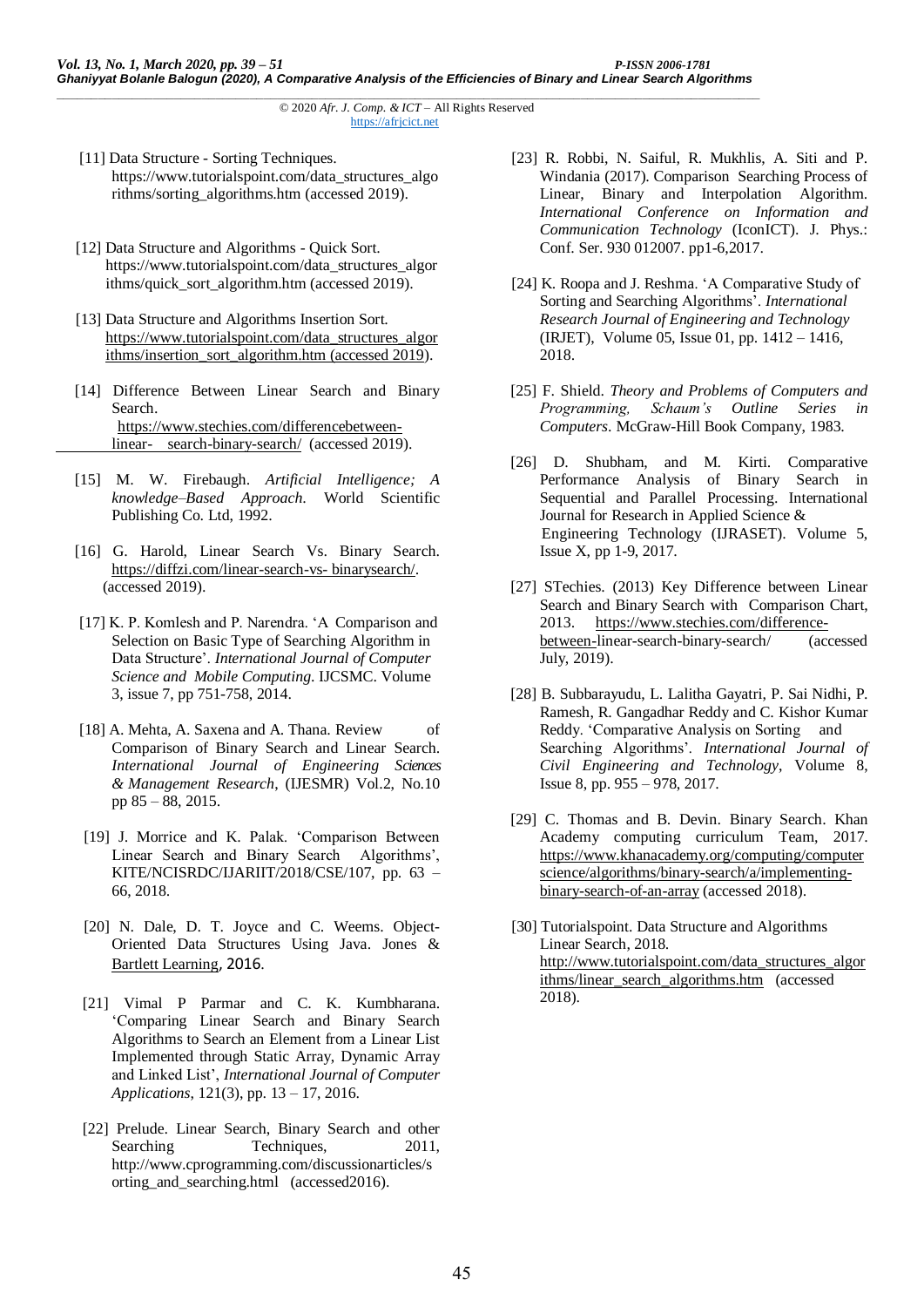

S<sub>1</sub>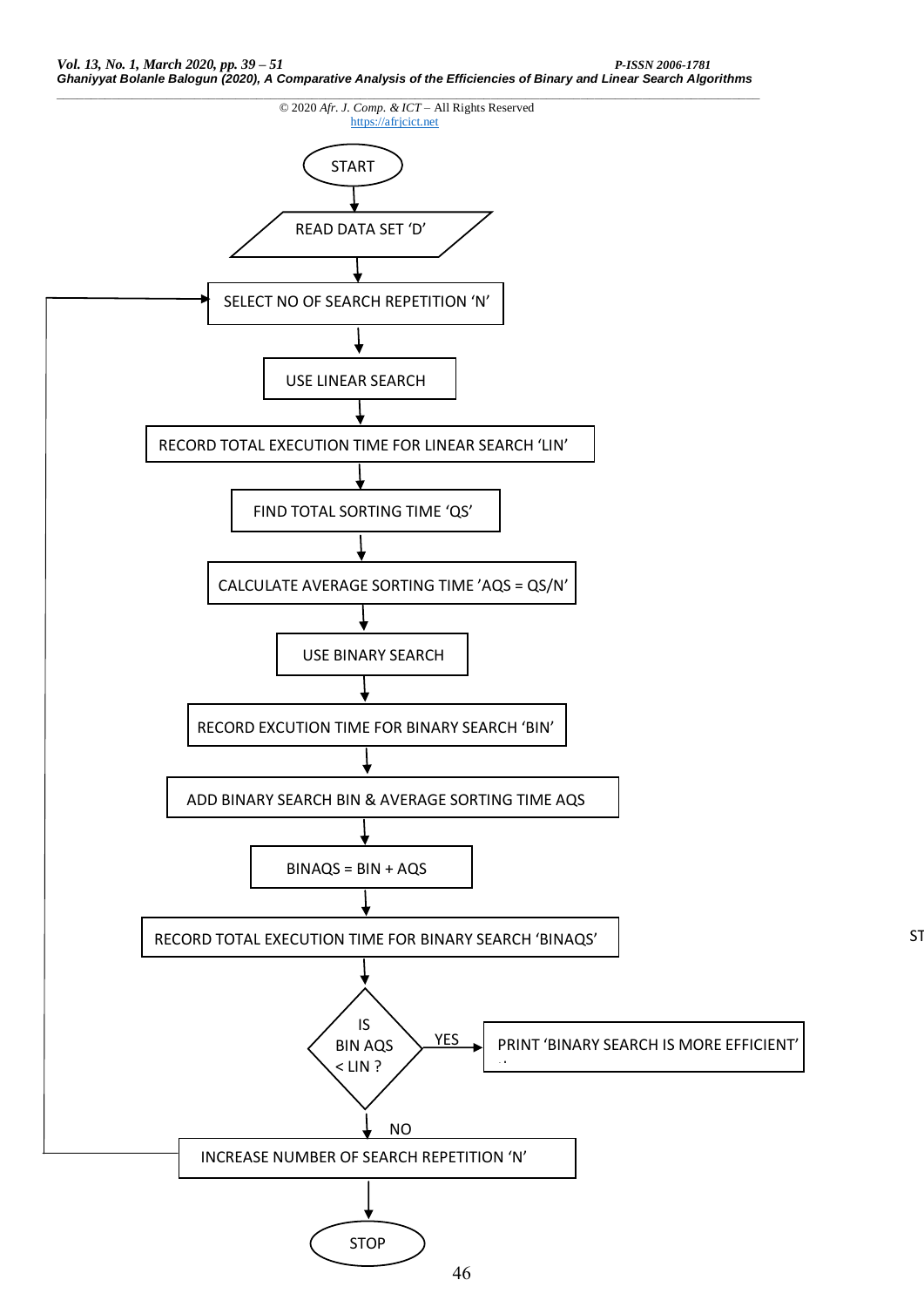© 2020 Afr. J. Comp. & ICT - All Rights Reserved https://afrjcict.net

Figure 1: Flowchart for Search Comparison.

Table 1.0: Time Spent in Millisecond for the Execution of 50 to 100,000 Data Set [5].

|                       |                      |              | ------------- --This will return only time spent in millisecond-- ---------- |                  |  |
|-----------------------|----------------------|--------------|------------------------------------------------------------------------------|------------------|--|
| Set                   | <b>BinBS</b>         | <b>BinQS</b> | <b>BinIS</b>                                                                 | Lin              |  |
| -----<br>$ 50\rangle$ | 0.9674               | 1.6193       | 0.5427                                                                       | 0.3727           |  |
| 100                   | 0.4997               | 0.6948       | 0.0538                                                                       | 0.0032           |  |
| 200                   | 0.5023               | 1.5506       | 0.1751                                                                       | 0.0051<br>------ |  |
| 500                   | 4.0547               | 3.8436       | 1.072<br>0.0083                                                              |                  |  |
| 1000  <br>-----       | 12.6108              | 8.0684       | 4.4294                                                                       | 0.0147           |  |
| 2000  <br>------      | 50.6395              | 16.099       | 17.1159                                                                      | 0.0256           |  |
| 15000 1               | 321.5405             | 37.1292      | 131.5038                                                                     | 0.0603           |  |
|                       | 10000   1285.5006    | 71.8507      | 436.5314                                                                     | 0.1174           |  |
| 20000                 | 5150.9551            | 168.4701     | 1741.1228                                                                    | 0.2328           |  |
| 30000                 | 11638.3872           | 226.806      | 4145.6249                                                                    | 0.6781           |  |
|                       | 40000   20414.1276   | 292.9878     | 6933.4839                                                                    | 0.4709           |  |
| 50000                 | 31203.4899           | 372.8973     | 10917.2642                                                                   | 0.5787           |  |
| 60000                 | 45536.2483           | 468.4171     | 16241.34                                                                     | 0.6961           |  |
|                       | 70000   63380.0997   | 505.5233     | 21143.4313                                                                   | 0.818            |  |
|                       | 80000   82410.0914   | 622.7206     | 29061.6939                                                                   | 0.9232           |  |
|                       | 90000   112526.9173  | 700.1806     | 36341.1778                                                                   | 1.0643           |  |
|                       | 100000   126516.8047 | 774.3558     | 45896.8454                                                                   | 1.158            |  |
|                       |                      |              |                                                                              |                  |  |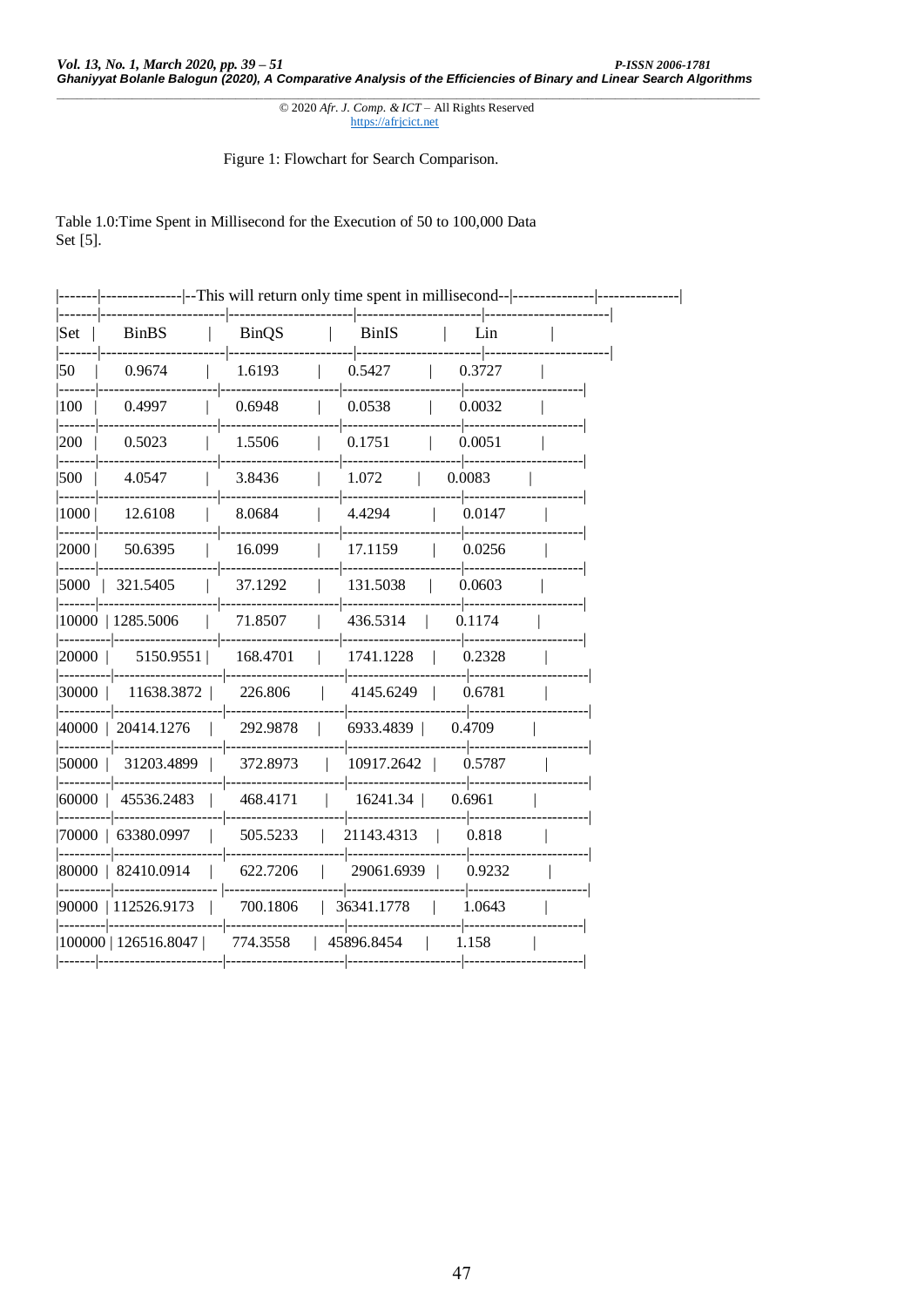© 2020 *Afr. J. Comp. & ICT* – All Rights Reserved https://afrjcict.net

Table 2.0 Time Spent in Millisecond for the Execution of 100,000 to 400,000 Data Set [3].

| --Return only Quick Sort with Binary Search, Binary Search Only and Linear Search-- |           |                                    |  |
|-------------------------------------------------------------------------------------|-----------|------------------------------------|--|
| $\left  \text{Set (D)} \right $ BinQS                                               | <b>BS</b> | Lin                                |  |
| $ 100000 $ 819.4682                                                                 | 0.0032    | 1.67                               |  |
| $ 200000 $ 1637.5814                                                                | 0.0032    | 2.3353                             |  |
| $ 300000 $ 2477.2522                                                                | 0.0057    | 3.5299                             |  |
| $ 400000 $ 3267.3536                                                                | 0.0032    | 4.6533<br>---------- ------------- |  |
|                                                                                     |           |                                    |  |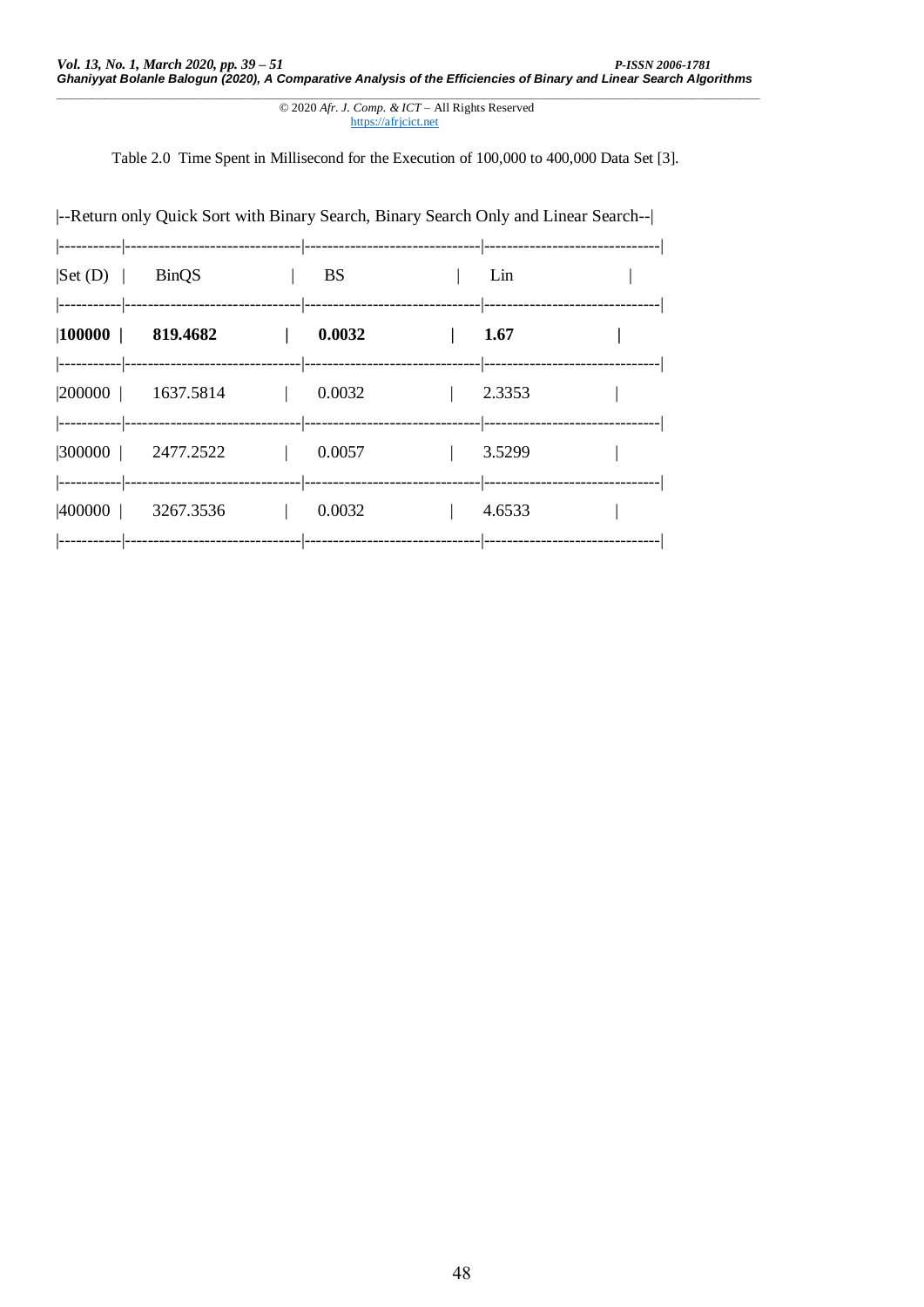> Table 3.0: Average Time used for Sorting with Repeated Binary and Linear Search on the 100,000 Data Set (D).

| N <sub>o</sub>                 | <b>AQS</b> | <b>BS</b> | <b>BinAQS</b> | Lin  |
|--------------------------------|------------|-----------|---------------|------|
| of searches(N)                 |            |           |               |      |
| $1st$ search                   | 819.4650   | 0.0032    | 819.4682      | 1.67 |
| $2nd$ search                   | 409.7325   | 0.0032    | 409.7357      | 1.67 |
| $3rd$ search                   | 273.1550   | 0.0032    | 273.1582      | 1.67 |
| $4th$ search                   | 204.8663   | 0.0032    | 204.8695      | 1.67 |
| $5th$ search                   | 163.893    | 0.0032    | 163.8962      | 1.67 |
| $6th$ search                   | 136.5775   | 0.0032    | 136.5807      | 1.67 |
| $7th$ search                   | 117.0664   | 0.0032    | 117.0696      | 1.67 |
| $8th$ search                   | 102.4331   | 0.0032    | 102.4363      | 1.67 |
| $9th$ search                   | 91.0517    | 0.0032    | 91.0549       | 1.67 |
| $10^{\text{th}}$ search        | 81.9465    | 0.0032    | 81.9497       | 1.67 |
| $1000th$ search                | 0.8195     | 0.0032    | 0.8227        | 1.67 |
| $100,000$ <sup>th</sup> search | 0.008195   | 0.0032    | 0.0114        | 1.67 |

Table 4.0: Time Efficiency of the Search Algorithms after the First Search.

| 1st Search |               |       |         |
|------------|---------------|-------|---------|
| <b>BS</b>  | <b>BinAQS</b> | Lin   |         |
| 32         | 8194682       | 16700 | $X10-4$ |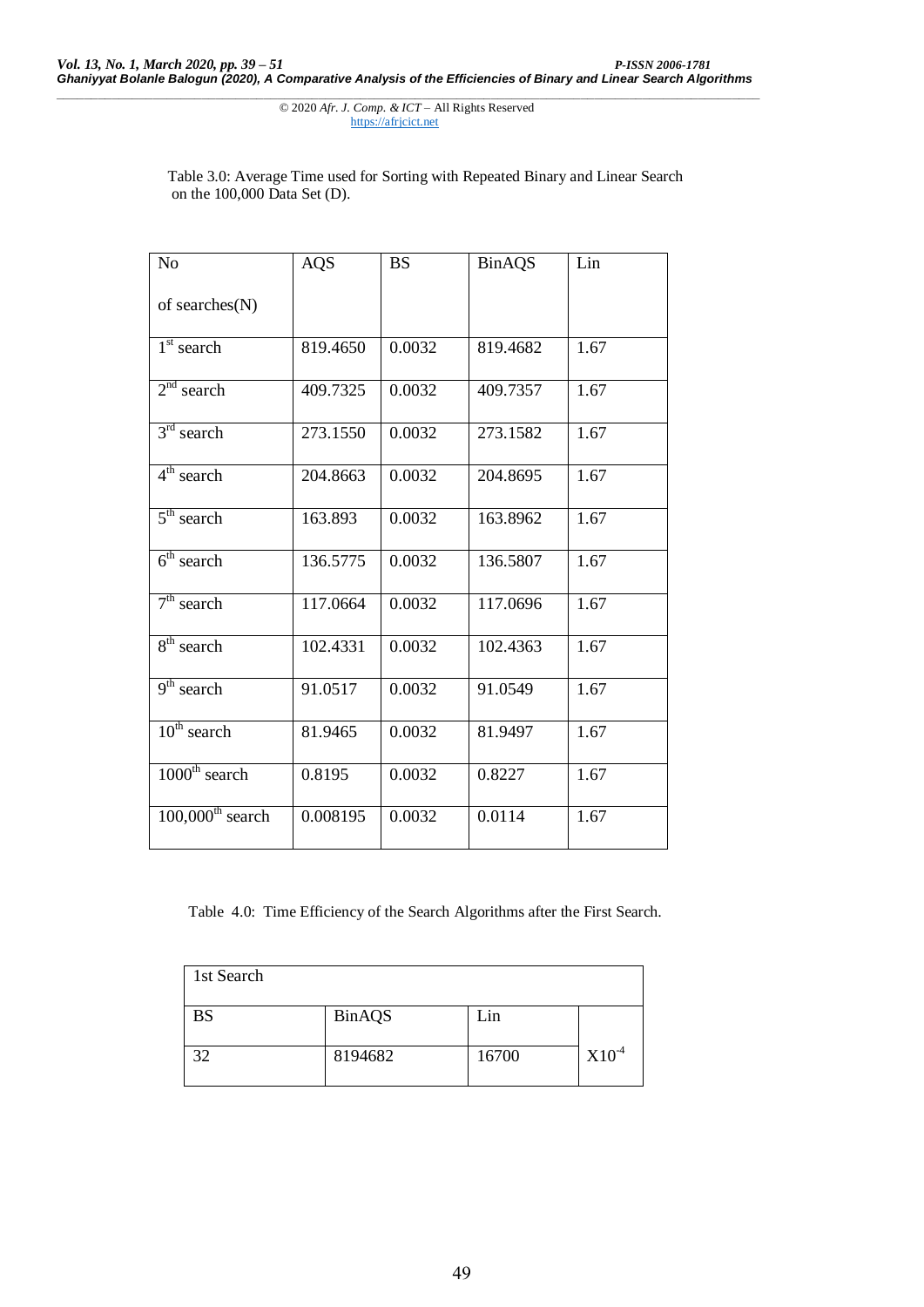

Figure 2: Pictorial Analysis of the Search Algorithms after the First Search.

Table 5.0 : Time Efficiency of the Search Algorithms after the 1,000th Search.

| 1,000th Search |               |       |            |
|----------------|---------------|-------|------------|
| <b>BS</b>      | <b>BinAQS</b> | Lin   |            |
| 32             | 8227          | 16700 | $X10^{-4}$ |